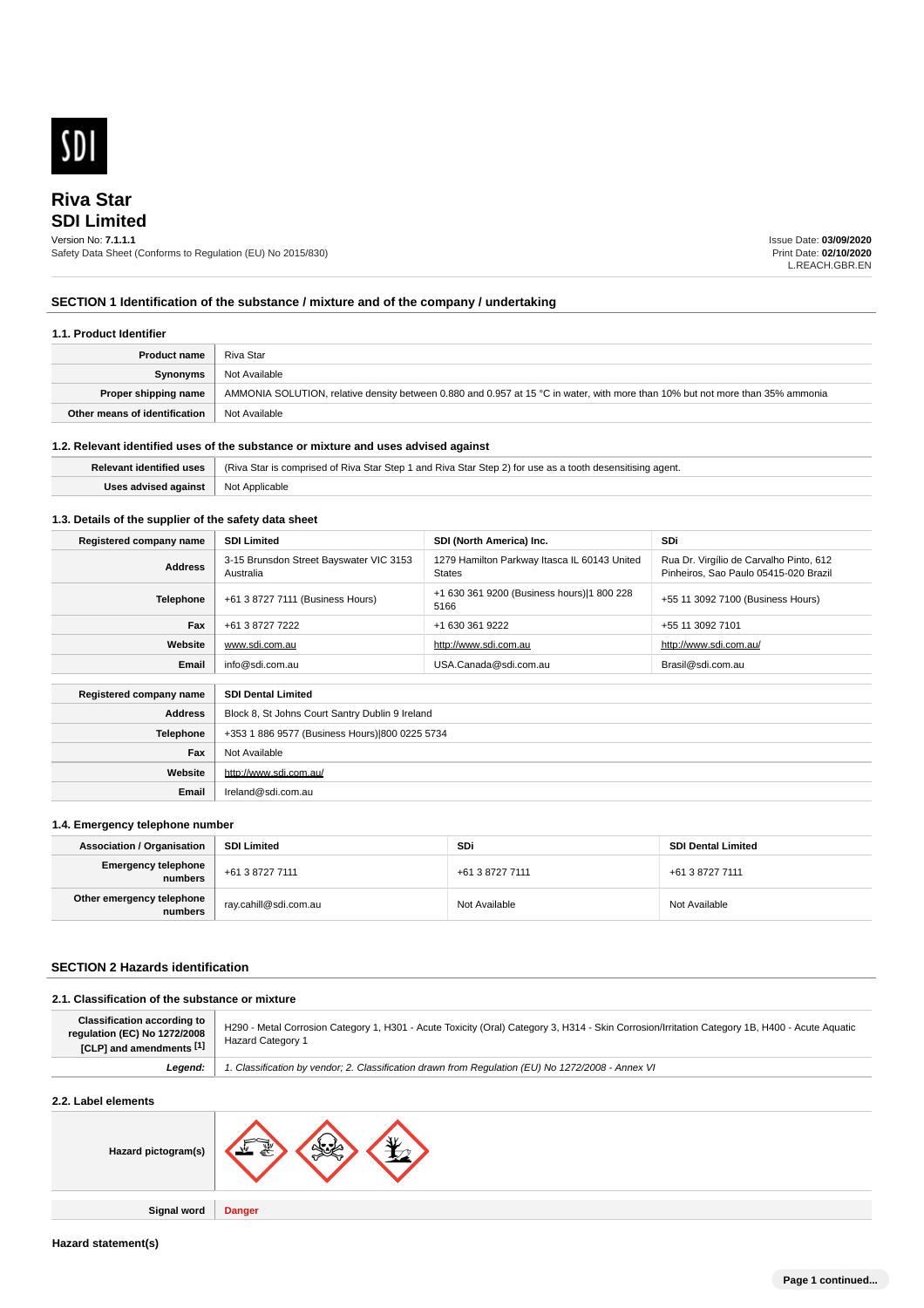| H <sub>290</sub> | May be corrosive to metals.              |
|------------------|------------------------------------------|
| H301             | Toxic if swallowed.                      |
| H314             | Causes severe skin burns and eye damage. |
| H400             | Very toxic to aquatic life.              |

## **Supplementary statement(s)**

Not Applicable

## **Precautionary statement(s) Prevention**

| P260        | Do not breathe mist/vapours/spray.                                         |
|-------------|----------------------------------------------------------------------------|
| <b>P270</b> | Do not eat, drink or smoke when using this product.                        |
| P280        | Wear protective gloves/protective clothing/eye protection/face protection. |
| P234        | Keep only in original packaging.                                           |
| P273        | Avoid release to the environment.                                          |

## **Precautionary statement(s) Response**

| P301+P310      | IF SWALLOWED: Immediately call a POISON CENTER/doctor/physician/first aider.                                                     |
|----------------|----------------------------------------------------------------------------------------------------------------------------------|
| P301+P330+P331 | IF SWALLOWED: Rinse mouth. Do NOT induce vomiting.                                                                               |
| P303+P361+P353 | IF ON SKIN (or hair): Take off immediately all contaminated clothing. Rinse skin with water [or shower].                         |
| P305+P351+P338 | IF IN EYES: Rinse cautiously with water for several minutes. Remove contact lenses, if present and easy to do. Continue rinsing. |
| P321           | Specific treatment (see advice on this label).                                                                                   |
| P363           | Wash contaminated clothing before reuse.                                                                                         |
| P390           | Absorb spillage to prevent material damage.                                                                                      |
| P391           | Collect spillage.                                                                                                                |
| P304+P340      | IF INHALED: Remove person to fresh air and keep comfortable for breathing.                                                       |

## **Precautionary statement(s) Storage**

**P405** Store locked up.

## **Precautionary statement(s) Disposal**

**P501** Dispose of contents/container to authorised hazardous or special waste collection point in accordance with any local regulation.

#### **2.3. Other hazards**

Ingestion may produce health damage\*.

Cumulative effects may result following exposure\*.

REACh - Art.57-59: The mixture does not contain Substances of Very High Concern (SVHC) at the SDS print date.

## **SECTION 3 Composition / information on ingredients**

## **3.1.Substances**

See 'Composition on ingredients' in Section 3.2

### **3.2.Mixtures**

| 1.CAS No<br>2.EC No<br>3.Index No<br><b>4.REACH No</b>                  | %[weight] | Name                                                    | Classification according to regulation (EC) No 1272/2008 [CLP] and amendments                                                                                                                                                                                           |
|-------------------------------------------------------------------------|-----------|---------------------------------------------------------|-------------------------------------------------------------------------------------------------------------------------------------------------------------------------------------------------------------------------------------------------------------------------|
| Not Available                                                           |           | each 0.05ml capsule of<br>Riva Star Step 1<br>contains: | Not Applicable                                                                                                                                                                                                                                                          |
| 1.7775-41-9<br>2.231-895-8<br>3. Not Available<br>4. Not Available      | $35-40$   | silver(I) fluoride *                                    | Acute Toxicity (Inhalation) Category 3, Metal Corrosion Category 1, Serious Eye Damage Category<br>1, Skin Corrosion/Irritation Category 1A, Acute Toxicity (Oral) Category 3, Acute Toxicity (Dermal)<br>Category 3; H331, H290, H318, H314, H301, H311 <sup>[1]</sup> |
| 1.1336-21-6<br>2.215-647-6<br>3.007-001-01-2<br>4.01-2119982985-14-XXXX | $15 - 20$ | ammonia                                                 | Metal Corrosion Category 1, Serious Eye Damage Category 1, Acute Aquatic Hazard Category 1,<br>Skin Corrosion/Irritation Category 1B, Acute Toxicity (Inhalation) Category 4; H290, H318, H400,<br>H314, H332 <sup>[1]</sup>                                            |
| 1.7732-18-5<br>2.231-791-2<br>3. Not Available<br>4. Not Available      | balance   | water                                                   | Not Applicable                                                                                                                                                                                                                                                          |
| Not Available                                                           |           | Riva Star Step 2<br>contains:                           | Not Applicable                                                                                                                                                                                                                                                          |
| Not Available                                                           | 100       | Ingredients determined<br>not to be hazardous           | Not Applicable                                                                                                                                                                                                                                                          |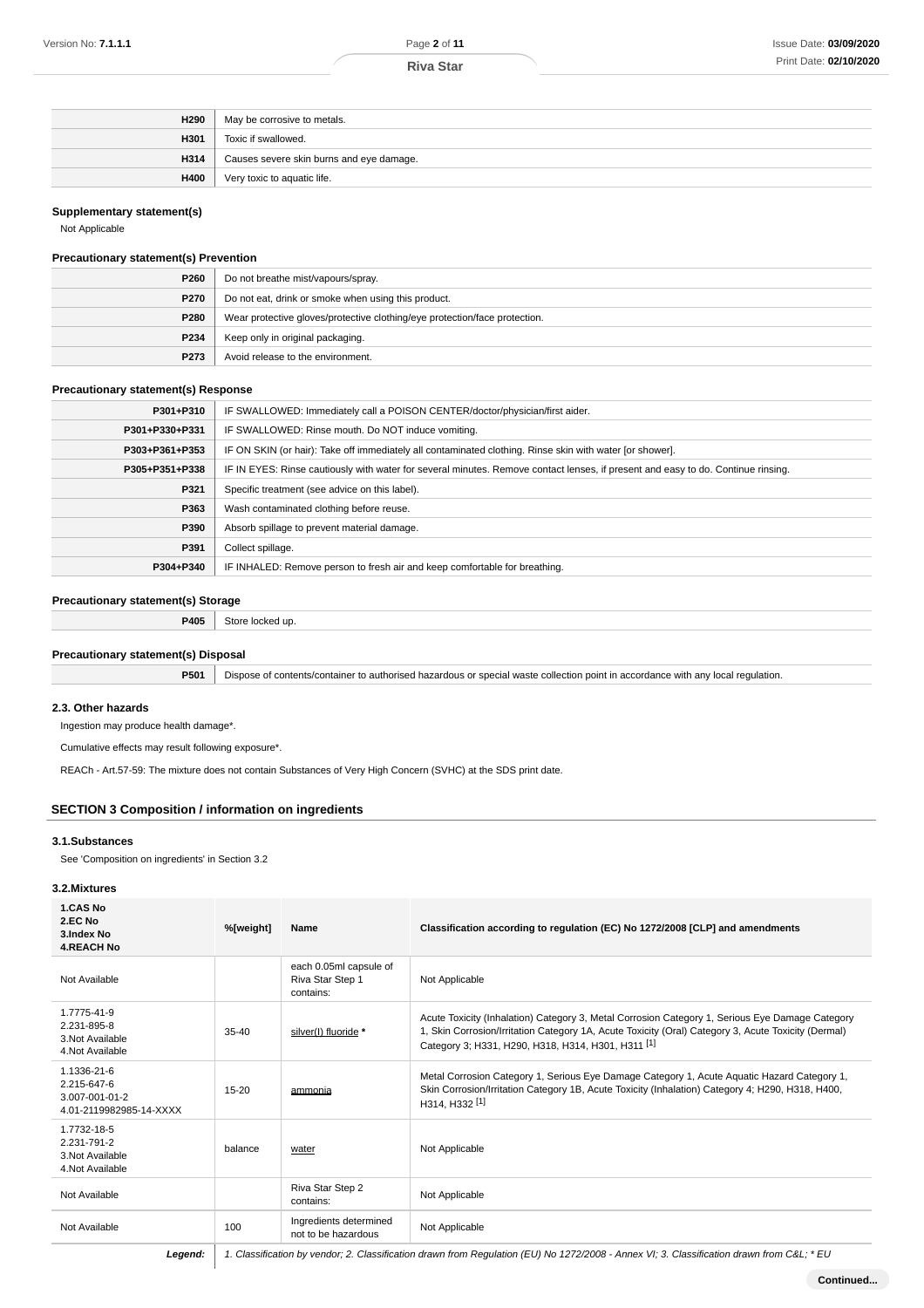IOELVs available

## **SECTION 4 First aid measures**

| 4.1. Description of first aid measures |                                                                                                                                                                                                                                                                                                                                                                                                                                                                                                                                                                                   |  |  |  |
|----------------------------------------|-----------------------------------------------------------------------------------------------------------------------------------------------------------------------------------------------------------------------------------------------------------------------------------------------------------------------------------------------------------------------------------------------------------------------------------------------------------------------------------------------------------------------------------------------------------------------------------|--|--|--|
| <b>Eye Contact</b>                     | If this product comes in contact with the eyes:<br>Immediately hold eyelids apart and flush the eye continuously with running water.<br>Ensure complete irrigation of the eye by keeping eyelids apart and away from eye and moving the eyelids by occasionally lifting the upper<br>and lower lids.<br>▶ Continue flushing until advised to stop by the Poisons Information Centre or a doctor, or for at least 15 minutes.<br>Transport to hospital or doctor without delay.<br>▶ Removal of contact lenses after an eye injury should only be undertaken by skilled personnel. |  |  |  |
| <b>Skin Contact</b>                    | If skin contact occurs:<br>Immediately remove all contaminated clothing, including footwear.<br>Flush skin and hair with running water (and soap if available).<br>Seek medical attention in event of irritation.                                                                                                                                                                                                                                                                                                                                                                 |  |  |  |
| Inhalation                             | If fumes or combustion products are inhaled remove from contaminated area.<br>Seek medical attention.                                                                                                                                                                                                                                                                                                                                                                                                                                                                             |  |  |  |
| Ingestion                              | If swallowed do <b>NOT</b> induce vomiting.<br>If vomiting occurs, lean patient forward or place on left side (head-down position, if possible) to maintain open airway and prevent aspiration.<br>• Observe the patient carefully.<br>▶ Never give liquid to a person showing signs of being sleepy or with reduced awareness; i.e. becoming unconscious.<br>Give water to rinse out mouth, then provide liquid slowly and as much as casualty can comfortably drink.<br>Seek medical advice.                                                                                    |  |  |  |

# **4.2 Most important symptoms and effects, both acute and delayed**

See Section 11

**4.3. Indication of any immediate medical attention and special treatment needed**

Treat symptomatically.

## **SECTION 5 Firefighting measures**

### **5.1. Extinguishing media**

- Dry chemical powder.
- BCF (where regulations permit).
- Carbon dioxide.

## **5.2. Special hazards arising from the substrate or mixture**

**Fire Incompatibility** None known.

### **5.3. Advice for firefighters**

| <b>Fire Fighting</b>         | Alert Fire Brigade and tell them location and nature of hazard.                          |
|------------------------------|------------------------------------------------------------------------------------------|
|                              | • Wear full body protective clothing with breathing apparatus.                           |
|                              | Prevent, by any means available, spillage from entering drains or water course.          |
|                              | Use fire fighting procedures suitable for surrounding area.                              |
|                              | Do not approach containers suspected to be hot.                                          |
|                              | ► Cool fire exposed containers with water spray from a protected location.               |
|                              | If safe to do so, remove containers from path of fire.                                   |
|                              | Equipment should be thoroughly decontaminated after use.                                 |
|                              | Non combustible.                                                                         |
|                              | Not considered to be a significant fire risk.                                            |
|                              | ▶ Acids may react with metals to produce hydrogen, a highly flammable and explosive gas. |
|                              | Heating may cause expansion or decomposition leading to violent rupture of containers.   |
| <b>Fire/Explosion Hazard</b> | May emit corrosive, poisonous fumes. May emit acrid smoke.                               |
|                              | Decomposition may produce toxic fumes of:                                                |
|                              | nitrogen oxides (NOx)                                                                    |
|                              | ammonia                                                                                  |

## **SECTION 6 Accidental release measures**

## **6.1. Personal precautions, protective equipment and emergency procedures**

See section 8

## **6.2. Environmental precautions**

See section 12

## **6.3. Methods and material for containment and cleaning up**

|                     | • Drains for storage or use areas should have retention basins for pH adjustments and dilution of spills before discharge or disposal of<br>material. |
|---------------------|-------------------------------------------------------------------------------------------------------------------------------------------------------|
| <b>Minor Spills</b> | ▶ Check regularly for spills and leaks.<br>▶ Clean up all spills immediately.                                                                         |
|                     | Avoid breathing vapours and contact with skin and eyes.<br>► Control personal contact with the substance, by using protective equipment.              |

- ► Contain and absorb spill with sand, earth, inert material or vermiculite.
	-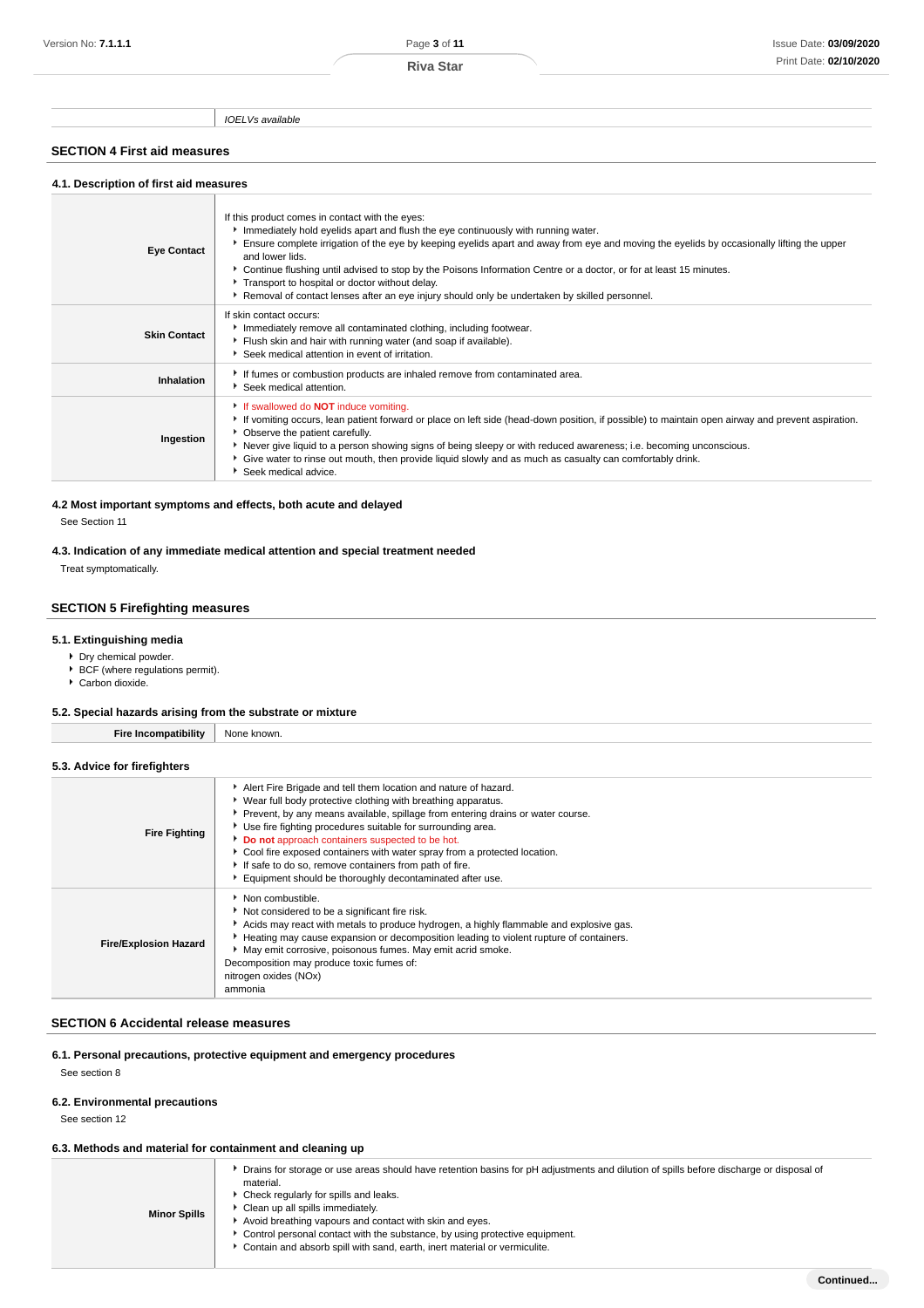| Wash area and prevent runoff into drains.<br>After clean up operations, decontaminate and launder all protective clothing and equipment before storing and re-using.<br>If contamination of drains or waterways occurs, advise emergency services. | ▶ Wipe up.<br>• Place in a suitable, labelled container for waste disposal.<br>Clear area of personnel and move upwind.<br>Alert Fire Brigade and tell them location and nature of hazard.<br>▶ Wear full body protective clothing with breathing apparatus.<br>Prevent, by any means available, spillage from entering drains or water course.<br>Stop leak if safe to do so.<br>Contain spill with sand, earth or vermiculite.<br><b>Major Spills</b><br>• Collect recoverable product into labelled containers for recycling.<br>Neutralise/decontaminate residue (see Section 13 for specific agent). |  |
|----------------------------------------------------------------------------------------------------------------------------------------------------------------------------------------------------------------------------------------------------|-----------------------------------------------------------------------------------------------------------------------------------------------------------------------------------------------------------------------------------------------------------------------------------------------------------------------------------------------------------------------------------------------------------------------------------------------------------------------------------------------------------------------------------------------------------------------------------------------------------|--|
|                                                                                                                                                                                                                                                    | Collect solid residues and seal in labelled drums for disposal.                                                                                                                                                                                                                                                                                                                                                                                                                                                                                                                                           |  |

### **6.4. Reference to other sections**

Personal Protective Equipment advice is contained in Section 8 of the SDS.

## **SECTION 7 Handling and storage**

## **7.1. Precautions for safe handling**

| Safe handling                 | Avoid all personal contact, including inhalation.<br>Wear protective clothing when risk of exposure occurs.<br>Use in a well-ventilated area.<br>Avoid contact with moisture.<br>Avoid contact with incompatible materials.<br>V When handling, DO NOT eat, drink or smoke.<br>Keep containers securely sealed when not in use.<br>Avoid physical damage to containers.<br>Always wash hands with soap and water after handling.<br>▶ Work clothes should be laundered separately. Launder contaminated clothing before re-use.<br>Use good occupational work practice.<br>Observe manufacturer's storage and handling recommendations contained within this SDS.<br>Atmosphere should be regularly checked against established exposure standards to ensure safe working conditions are maintained. |
|-------------------------------|------------------------------------------------------------------------------------------------------------------------------------------------------------------------------------------------------------------------------------------------------------------------------------------------------------------------------------------------------------------------------------------------------------------------------------------------------------------------------------------------------------------------------------------------------------------------------------------------------------------------------------------------------------------------------------------------------------------------------------------------------------------------------------------------------|
| Fire and explosion protection | See section 5                                                                                                                                                                                                                                                                                                                                                                                                                                                                                                                                                                                                                                                                                                                                                                                        |
| Other information             | Do not store in direct sunlight.<br>Store in a dry and well ventilated-area, away from heat and sunlight.                                                                                                                                                                                                                                                                                                                                                                                                                                                                                                                                                                                                                                                                                            |

## **7.2. Conditions for safe storage, including any incompatibilities**

| Suitable container       | Use containers supplied by manufac<br>`੧cturer onlv.   |
|--------------------------|--------------------------------------------------------|
| compatibility<br>Starage | Avoid contact with copper, aluminium and their alloys. |

## **7.3. Specific end use(s)**

See section 1.2

## **SECTION 8 Exposure controls / personal protection**

## **8.1. Control parameters**

| Ingredient    | <b>DNELs</b><br><b>Exposure Pattern Worker</b> | <b>PNECs</b><br>Compartment |
|---------------|------------------------------------------------|-----------------------------|
| Not Available | Not Available                                  | Not Available               |

\* Values for General Population

## **Occupational Exposure Limits (OEL)**

## **INGREDIENT DATA**

| Source                                                                                      | Ingredient         | <b>Material name</b>             | <b>TWA</b>             | <b>STEL</b>   | Peak          | <b>Notes</b>  |
|---------------------------------------------------------------------------------------------|--------------------|----------------------------------|------------------------|---------------|---------------|---------------|
| UK Workplace Exposure Limits<br>(WELs)                                                      | silver(I) fluoride | Fluoride (inorganic as F)        | $2.5 \text{ mg/m}$ 3   | Not Available | Not Available | Not Available |
| UK Workplace Exposure Limits<br>(WELs)                                                      | silver(I) fluoride | Silver (soluble compounds as Aq) | $0.01 \,\mathrm{mg/m}$ | Not Available | Not Available | Not Available |
| <b>EU Consolidated List of</b><br>Indicative Occupational<br>Exposure Limit Values (IOELVs) | silver(I) fluoride | Inorganic Fluorides              | $2.5 \text{ mg/m}$ 3   | Not Available | Not Available | <b>Skin</b>   |
| EU Consolidated List of<br>Indicative Occupational<br>Exposure Limit Values (IOELVs)        | silver(I) fluoride | Silver (soluble compounds as Aq) | $0.01 \,\mathrm{mg/m}$ | Not Available | Not Available | Not Available |

## **Emergency Limits**

| Ingredient         | <b>Material name</b> | TEEL-1 |                     | TEEL-2  | TEEL-3    |
|--------------------|----------------------|--------|---------------------|---------|-----------|
| ammonia            | Ammonium hydroxide   | 61 ppm |                     | 330 ppm | 2,300 ppm |
| Ingredient         | <b>Original IDLH</b> |        | <b>Revised IDLH</b> |         |           |
| silver(I) fluoride | $10 \text{ mg/m}$    |        | Not Available       |         |           |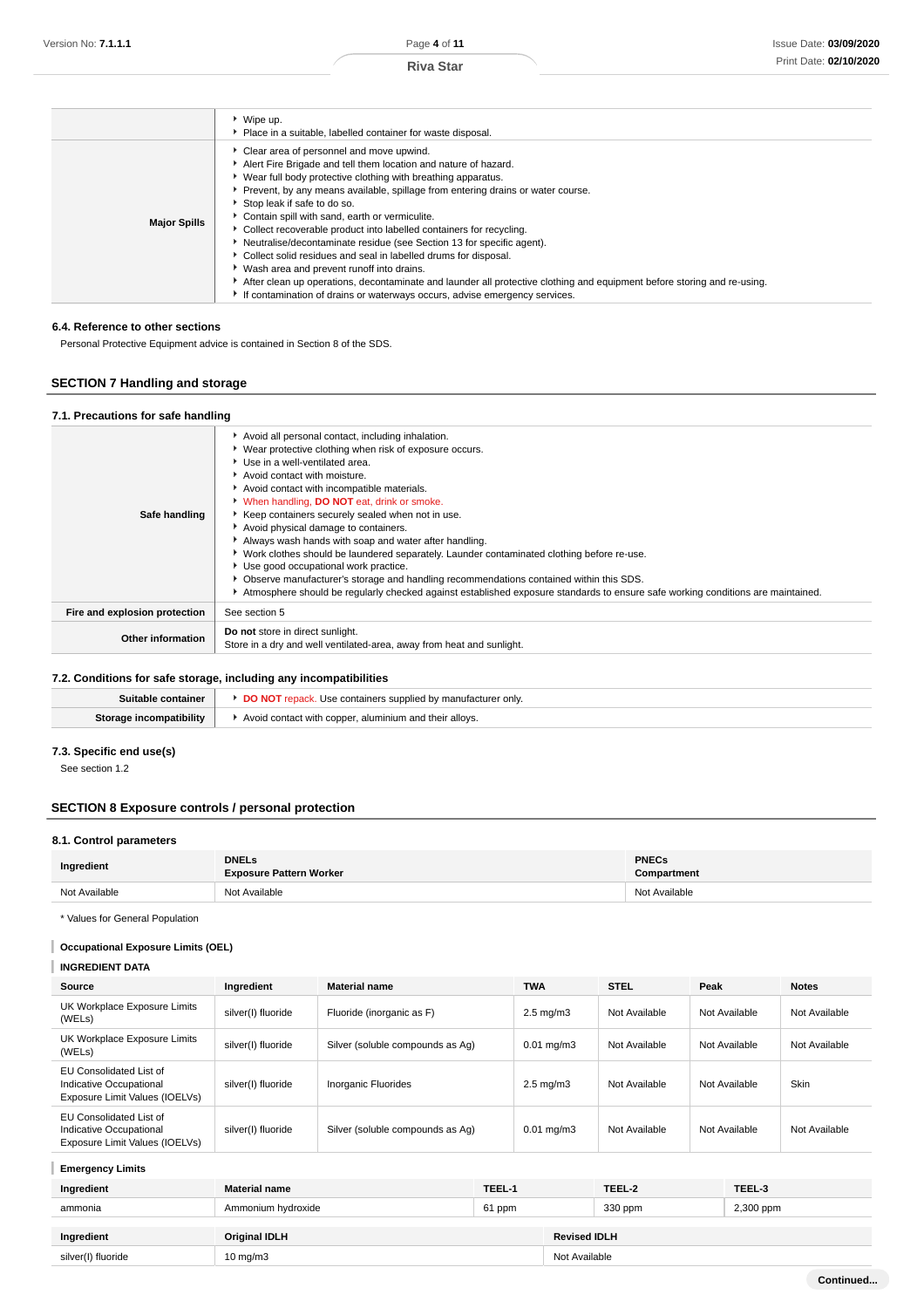| Ingredient                           | <b>Original IDLH</b>                     | <b>Revised IDLH</b>                     |  |
|--------------------------------------|------------------------------------------|-----------------------------------------|--|
| ammonia                              | Not Available                            | Not Available                           |  |
| water                                | Not Available                            | Not Available                           |  |
| <b>Occupational Exposure Banding</b> |                                          |                                         |  |
| Ingredient                           | <b>Occupational Exposure Band Rating</b> | <b>Occupational Exposure Band Limit</b> |  |
|                                      |                                          |                                         |  |
| ammonia                              |                                          | $\leq 0.1$ ppm                          |  |

## **MATERIAL DATA**

## **8.2. Exposure controls**

|                                            | Engineering controls are used to remove a hazard or place a barrier between the worker and the hazard. Well-designed engineering controls can<br>be highly effective in protecting workers and will typically be independent of worker interactions to provide this high level of protection.<br>The basic types of engineering controls are:<br>Process controls which involve changing the way a job activity or process is done to reduce the risk.<br>Enclosure and/or isolation of emission source which keeps a selected hazard "physically" away from the worker and ventilation that strategically<br>"adds" and "removes" air in the work environment. Ventilation can remove or dilute an air contaminant if designed properly. The design of a<br>ventilation system must match the particular process and chemical or contaminant in use.<br>Employers may need to use multiple types of controls to prevent employee overexposure.<br>General exhaust is adequate under normal operating conditions. Local exhaust ventilation may be required in special circumstances. If risk of<br>overexposure exists, wear approved respirator. Supplied-air type respirator may be required in special circumstances. Correct fit is essential to<br>ensure adequate protection. Provide adequate ventilation in warehouses and enclosed storage areas. Air contaminants generated in the<br>workplace possess varying "escape" velocities which, in turn, determine the "capture velocities" of fresh circulating air required to effectively<br>remove the contaminant.<br>Type of Contaminant: |                                 | Air Speed:<br>$0.25 - 0.5$ m/s       |  |
|--------------------------------------------|-------------------------------------------------------------------------------------------------------------------------------------------------------------------------------------------------------------------------------------------------------------------------------------------------------------------------------------------------------------------------------------------------------------------------------------------------------------------------------------------------------------------------------------------------------------------------------------------------------------------------------------------------------------------------------------------------------------------------------------------------------------------------------------------------------------------------------------------------------------------------------------------------------------------------------------------------------------------------------------------------------------------------------------------------------------------------------------------------------------------------------------------------------------------------------------------------------------------------------------------------------------------------------------------------------------------------------------------------------------------------------------------------------------------------------------------------------------------------------------------------------------------------------------------------------------------------------------------------------|---------------------------------|--------------------------------------|--|
|                                            | solvent, vapours, degreasing etc., evaporating from tank (in still air).<br>aerosols, fumes from pouring operations, intermittent container filling, low speed conveyer transfers, welding, spray                                                                                                                                                                                                                                                                                                                                                                                                                                                                                                                                                                                                                                                                                                                                                                                                                                                                                                                                                                                                                                                                                                                                                                                                                                                                                                                                                                                                     |                                 | (50-100 f/min)<br>0.5-1 m/s (100-200 |  |
| 8.2.1. Appropriate engineering<br>controls | drift, plating acid fumes, pickling (released at low velocity into zone of active generation)<br>direct spray, spray painting in shallow booths, drum filling, conveyer loading, crusher dusts, gas discharge (active                                                                                                                                                                                                                                                                                                                                                                                                                                                                                                                                                                                                                                                                                                                                                                                                                                                                                                                                                                                                                                                                                                                                                                                                                                                                                                                                                                                 |                                 | f/min.)<br>1-2.5 m/s (200-500        |  |
|                                            | generation into zone of rapid air motion)<br>grinding, abrasive blasting, tumbling, high speed wheel generated dusts (released at high initial velocity into zone of                                                                                                                                                                                                                                                                                                                                                                                                                                                                                                                                                                                                                                                                                                                                                                                                                                                                                                                                                                                                                                                                                                                                                                                                                                                                                                                                                                                                                                  |                                 | f/min.)<br>$2.5 - 10$ m/s            |  |
|                                            | very high rapid air motion)                                                                                                                                                                                                                                                                                                                                                                                                                                                                                                                                                                                                                                                                                                                                                                                                                                                                                                                                                                                                                                                                                                                                                                                                                                                                                                                                                                                                                                                                                                                                                                           |                                 | (500-2000 f/min.)                    |  |
|                                            | Within each range the appropriate value depends on:                                                                                                                                                                                                                                                                                                                                                                                                                                                                                                                                                                                                                                                                                                                                                                                                                                                                                                                                                                                                                                                                                                                                                                                                                                                                                                                                                                                                                                                                                                                                                   |                                 |                                      |  |
|                                            | Lower end of the range                                                                                                                                                                                                                                                                                                                                                                                                                                                                                                                                                                                                                                                                                                                                                                                                                                                                                                                                                                                                                                                                                                                                                                                                                                                                                                                                                                                                                                                                                                                                                                                | Upper end of the range          |                                      |  |
|                                            | 1: Room air currents minimal or favourable to capture                                                                                                                                                                                                                                                                                                                                                                                                                                                                                                                                                                                                                                                                                                                                                                                                                                                                                                                                                                                                                                                                                                                                                                                                                                                                                                                                                                                                                                                                                                                                                 | 1: Disturbing room air currents |                                      |  |
|                                            | 2: Contaminants of low toxicity or of nuisance value only.<br>2: Contaminants of high toxicity                                                                                                                                                                                                                                                                                                                                                                                                                                                                                                                                                                                                                                                                                                                                                                                                                                                                                                                                                                                                                                                                                                                                                                                                                                                                                                                                                                                                                                                                                                        |                                 |                                      |  |
|                                            | 3: Intermittent, low production.<br>3: High production, heavy use<br>4: Large hood or large air mass in motion<br>4: Small hood-local control only                                                                                                                                                                                                                                                                                                                                                                                                                                                                                                                                                                                                                                                                                                                                                                                                                                                                                                                                                                                                                                                                                                                                                                                                                                                                                                                                                                                                                                                    |                                 |                                      |  |
|                                            | Simple theory shows that air velocity falls rapidly with distance away from the opening of a simple extraction pipe. Velocity generally decreases<br>with the square of distance from the extraction point (in simple cases). Therefore the air speed at the extraction point should be adjusted,<br>accordingly, after reference to distance from the contaminating source. The air velocity at the extraction fan, for example, should be a minimum of<br>1-2 m/s (200-400 f/min) for extraction of solvents generated in a tank 2 meters distant from the extraction point. Other mechanical considerations,<br>producing performance deficits within the extraction apparatus, make it essential that theoretical air velocities are multiplied by factors of 10 or<br>more when extraction systems are installed or used.                                                                                                                                                                                                                                                                                                                                                                                                                                                                                                                                                                                                                                                                                                                                                                        |                                 |                                      |  |
| 8.2.2. Personal protection                 |                                                                                                                                                                                                                                                                                                                                                                                                                                                                                                                                                                                                                                                                                                                                                                                                                                                                                                                                                                                                                                                                                                                                                                                                                                                                                                                                                                                                                                                                                                                                                                                                       |                                 |                                      |  |
| Eye and face protection                    | Safety glasses with side shields<br>Chemical goggles.<br>Contact lenses may pose a special hazard; soft contact lenses may absorb and concentrate irritants. A written policy document, describing<br>the wearing of lenses or restrictions on use, should be created for each workplace or task. This should include a review of lens absorption<br>and adsorption for the class of chemicals in use and an account of injury experience. Medical and first-aid personnel should be trained in<br>their removal and suitable equipment should be readily available. In the event of chemical exposure, begin eye irrigation immediately and<br>remove contact lens as soon as practicable. Lens should be removed at the first signs of eye redness or irritation - lens should be removed in<br>a clean environment only after workers have washed hands thoroughly. [CDC NIOSH Current Intelligence Bulletin 59], [AS/NZS 1336 or<br>national equivalent]                                                                                                                                                                                                                                                                                                                                                                                                                                                                                                                                                                                                                                          |                                 |                                      |  |
| <b>Skin protection</b>                     | See Hand protection below                                                                                                                                                                                                                                                                                                                                                                                                                                                                                                                                                                                                                                                                                                                                                                                                                                                                                                                                                                                                                                                                                                                                                                                                                                                                                                                                                                                                                                                                                                                                                                             |                                 |                                      |  |
| Hands/feet protection                      | ▶ Wear chemical protective gloves, e.g. PVC.<br>▶ Wear safety footwear or safety gumboots, e.g. Rubber<br>Rubber Gloves                                                                                                                                                                                                                                                                                                                                                                                                                                                                                                                                                                                                                                                                                                                                                                                                                                                                                                                                                                                                                                                                                                                                                                                                                                                                                                                                                                                                                                                                               |                                 |                                      |  |
| <b>Body protection</b>                     | See Other protection below                                                                                                                                                                                                                                                                                                                                                                                                                                                                                                                                                                                                                                                                                                                                                                                                                                                                                                                                                                                                                                                                                                                                                                                                                                                                                                                                                                                                                                                                                                                                                                            |                                 |                                      |  |
| Other protection                           | No special equipment needed when handling small quantities.<br><b>OTHERWISE:</b><br>• Overalls.<br>Barrier cream.<br>Eyewash unit.                                                                                                                                                                                                                                                                                                                                                                                                                                                                                                                                                                                                                                                                                                                                                                                                                                                                                                                                                                                                                                                                                                                                                                                                                                                                                                                                                                                                                                                                    |                                 |                                      |  |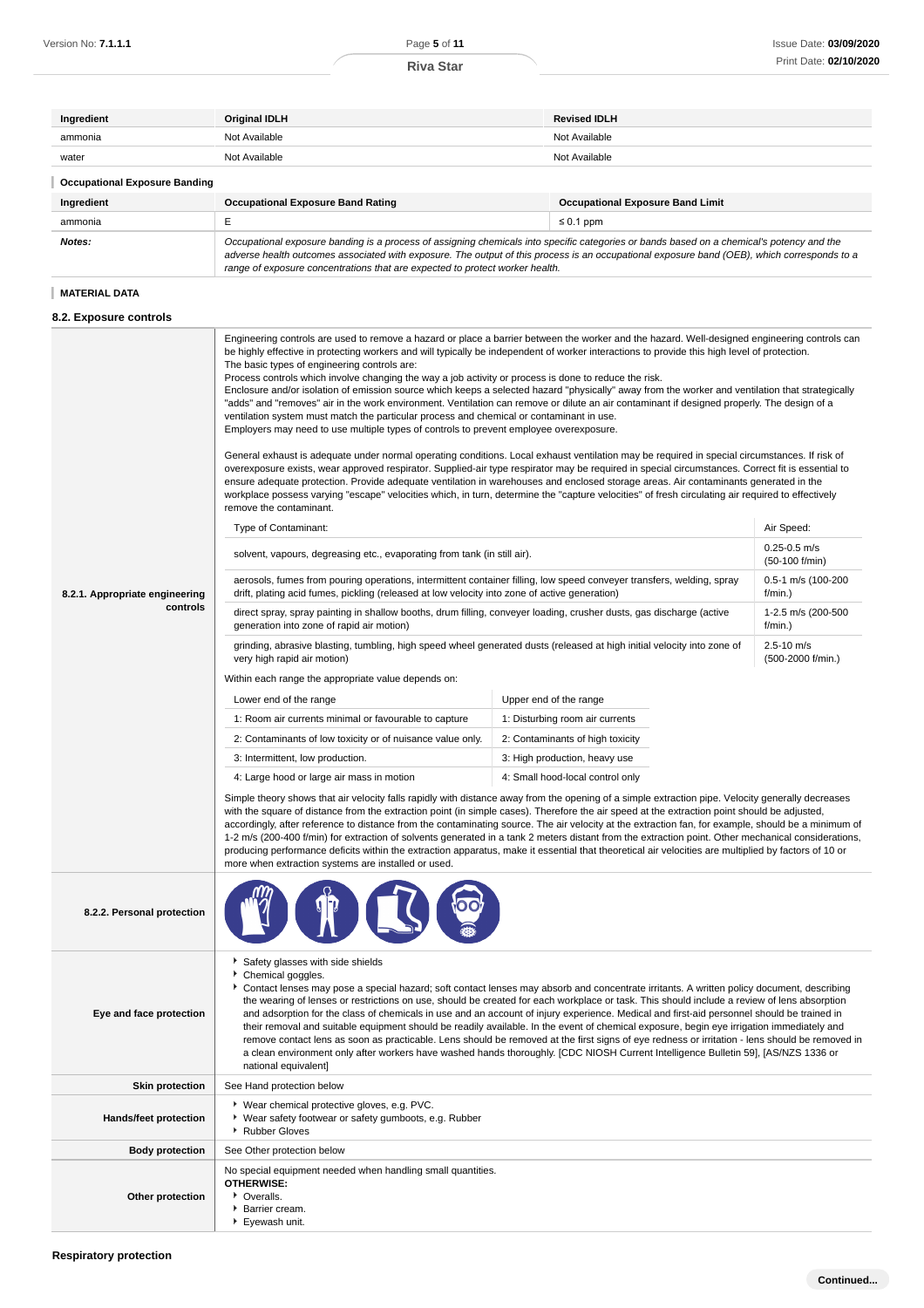Type K Filter of sufficient capacity. (AS/NZS 1716 & 1715, EN 143:2000 & 149:2001, ANSI Z88 or national equivalent)

Where the concentration of gas/particulates in the breathing zone, approaches or exceeds the "Exposure Standard" (or ES), respiratory protection is required. Degree of protection varies with both face-piece and Class of filter; the nature of protection varies with Type of filter.

| <b>Required Minimum Protection Factor</b> | <b>Half-Face Respirator</b> | <b>Full-Face Respirator</b> | <b>Powered Air Respirator</b> |
|-------------------------------------------|-----------------------------|-----------------------------|-------------------------------|
| up to $10 \times ES$                      | K-AUS                       |                             | K-PAPR-AUS / Class 1          |
| up to $50 \times ES$                      |                             | K-AUS / Class 1             |                               |
| up to $100 \times ES$                     | $\sim$                      | $K-2$                       | K-PAPR-2 ^                    |

^ - Full-face

A(All classes) = Organic vapours, B AUS or B1 = Acid gasses, B2 = Acid gas or hydrogen cyanide(HCN), B3 = Acid gas or hydrogen cyanide(HCN), E = Sulfur dioxide(SO2), G = Agricultural chemicals, K = Ammonia(NH3), Hg = Mercury, NO = Oxides of nitrogen, MB = Methyl bromide, AX = Low boiling point organic compounds(below 65 degC)

### **8.2.3. Environmental exposure controls**

See section 12

### **SECTION 9 Physical and chemical properties**

### **9.1. Information on basic physical and chemical properties**

Appearance **Clear**, colourless liquid with ammonia odour.

| <b>Physical state</b>                           | Liquid        | Relative density (Water = $1$ )                   | 1.2            |
|-------------------------------------------------|---------------|---------------------------------------------------|----------------|
| Odour                                           | Not Available | <b>Partition coefficient n-octanol</b><br>/ water | Not Available  |
| <b>Odour threshold</b>                          | Not Available | Auto-ignition temperature (°C)                    | Not Available  |
| pH (as supplied)                                | Not Available | <b>Decomposition temperature</b>                  | Not Available  |
| Melting point / freezing point<br>(°C)          | Not Available | Viscosity (cSt)                                   | Not Available  |
| Initial boiling point and boiling<br>range (°C) | Not Available | Molecular weight (g/mol)                          | Not Applicable |
| Flash point (°C)                                | Not Available | <b>Taste</b>                                      | Not Available  |
| <b>Evaporation rate</b>                         | Not Available | <b>Explosive properties</b>                       | Not Available  |
| Flammability                                    | Not Available | <b>Oxidising properties</b>                       | Not Available  |
| Upper Explosive Limit (%)                       | Not Available | Surface Tension (dyn/cm or<br>$mN/m$ )            | Not Available  |
| Lower Explosive Limit (%)                       | Not Available | <b>Volatile Component (%vol)</b>                  | Not Available  |
| Vapour pressure (kPa)                           | Not Available | Gas group                                         | Not Available  |
| Solubility in water                             | Not Available | pH as a solution (1%)                             | Not Available  |
| Vapour density (Air = 1)                        | Not Available | VOC g/L                                           | Not Available  |

#### **9.2. Other information**

Not Available

## **SECTION 10 Stability and reactivity**

| 10.1. Reactivity                            | See section 7.2                                                           |
|---------------------------------------------|---------------------------------------------------------------------------|
| 10.2. Chemical stability                    | Product is considered stable and hazardous polymerisation will not occur. |
| 10.3. Possibility of hazardous<br>reactions | See section 7.2                                                           |
| 10.4. Conditions to avoid                   | See section 7.2                                                           |
| 10.5. Incompatible materials                | See section 7.2                                                           |
| 10.6. Hazardous<br>decomposition products   | See section 5.3                                                           |

## **SECTION 11 Toxicological information**

### **11.1. Information on toxicological effects**

| Inhaled             | Limited evidence or practical experience suggests that the material may produce irritation of the respiratory system, in a significant number of<br>individuals, following inhalation. In contrast to most organs, the lung is able to respond to a chemical insult by first removing or neutralising the<br>irritant and then repairing the damage. The repair process, which initially evolved to protect mammalian lungs from foreign matter and antigens,<br>may however, produce further lung damage resulting in the impairment of gas exchange, the primary function of the lungs. Respiratory tract<br>irritation often results in an inflammatory response involving the recruitment and activation of many cell types, mainly derived from the vascular<br>system. |
|---------------------|------------------------------------------------------------------------------------------------------------------------------------------------------------------------------------------------------------------------------------------------------------------------------------------------------------------------------------------------------------------------------------------------------------------------------------------------------------------------------------------------------------------------------------------------------------------------------------------------------------------------------------------------------------------------------------------------------------------------------------------------------------------------------|
| Ingestion           | The material can produce chemical burns within the oral cavity and gastrointestinal tract following ingestion.<br>Accidental ingestion of the material may be damaging to the health of the individual.                                                                                                                                                                                                                                                                                                                                                                                                                                                                                                                                                                      |
| <b>Skin Contact</b> | The material can produce chemical burns following direct contact with the skin.<br>Open cuts, abraded or irritated skin should not be exposed to this material<br>Entry into the blood-stream through, for example, cuts, abrasions, puncture wounds or lesions, may produce systemic injury with harmful effects.<br>Examine the skin prior to the use of the material and ensure that any external damage is suitably protected.                                                                                                                                                                                                                                                                                                                                           |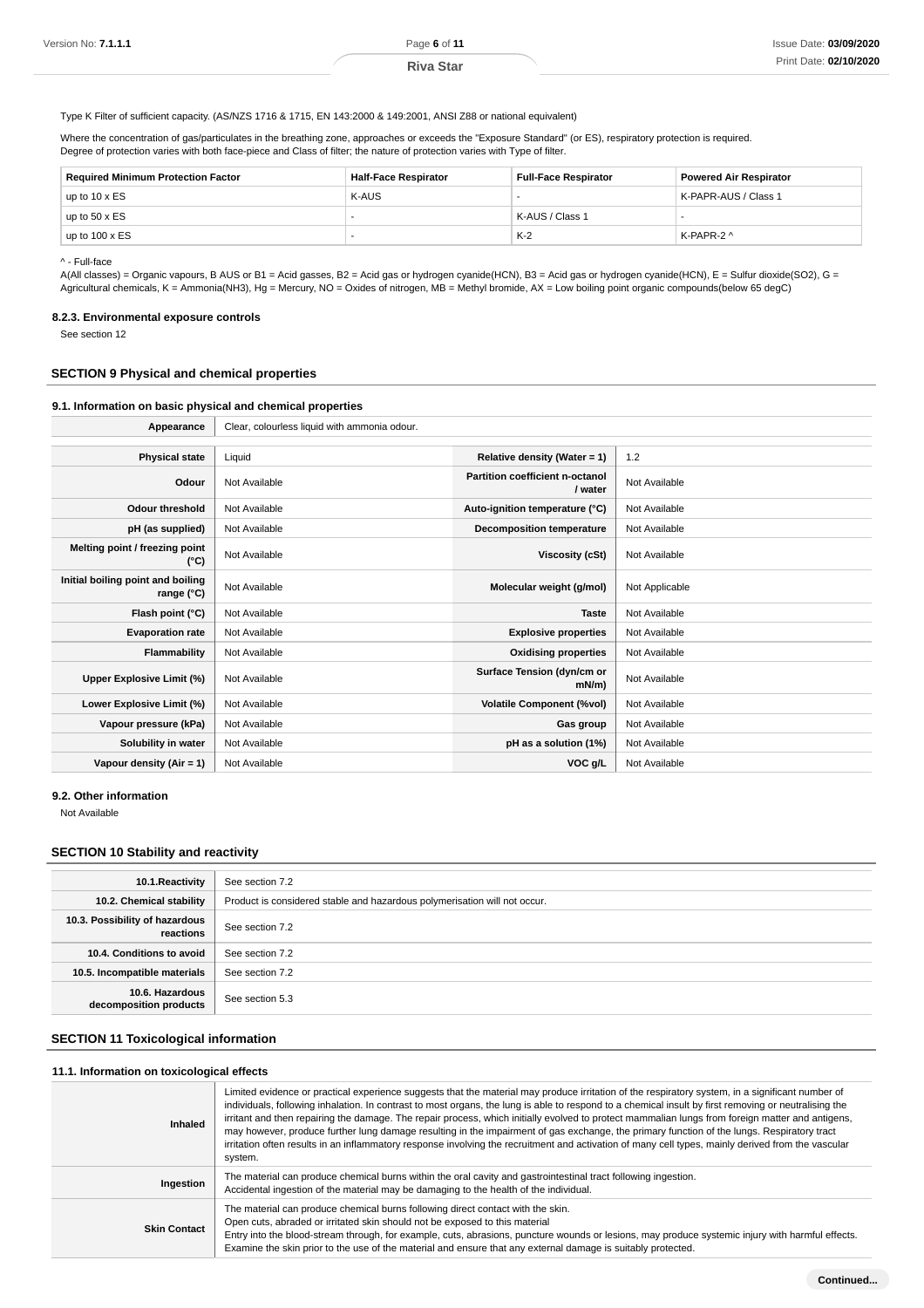| Eye     | The material can produce chemical burns to the eye following direct contact. Vapours or mists may be extremely irritating.                                                                                                                                                                                                                                                                                                                                                                                                                                                                                                                                                                                                                                                                                                                                                                                                                                                                                                                                                                                                                                                                                                                                                                                                                                                                                                                                                                              |
|---------|---------------------------------------------------------------------------------------------------------------------------------------------------------------------------------------------------------------------------------------------------------------------------------------------------------------------------------------------------------------------------------------------------------------------------------------------------------------------------------------------------------------------------------------------------------------------------------------------------------------------------------------------------------------------------------------------------------------------------------------------------------------------------------------------------------------------------------------------------------------------------------------------------------------------------------------------------------------------------------------------------------------------------------------------------------------------------------------------------------------------------------------------------------------------------------------------------------------------------------------------------------------------------------------------------------------------------------------------------------------------------------------------------------------------------------------------------------------------------------------------------------|
| Chronic | Limited evidence suggests that repeated or long-term occupational exposure may produce cumulative health effects involving organs or<br>biochemical systems.<br>Repeated or prolonged exposure to acids may result in the erosion of teeth, inflammatory and ulcerative changes in the mouth and necrosis<br>(rarely) of the jaw. Bronchial irritation, with cough, and frequent attacks of bronchial pneumonia may ensue. Gastrointestinal disturbances may<br>also occur. Chronic exposures may result in dermatitis and/or conjunctivitis.<br>The impact of inhaled acidic agents on the respiratory tract depends upon a number of interrelated factors. These include physicochemical<br>characteristics, e.g., gas versus aerosol; particle size (small particles can penetrate deeper into the lung); water solubility (more soluble agents<br>are more likely to be removed in the nose and mouth). Given the general lack of information on the particle size of aerosols involved in<br>occupational exposures to acids, it is difficult to identify their principal deposition site within the respiratory tract. Acid mists containing particles<br>with a diameter of up to a few micrometers will be deposited in both the upper and lower airways. They are irritating to mucous epithelia, they<br>cause dental erosion, and they produce acute effects in the lungs (symptoms and changes in pulmonary function). Asthmatlcs appear to be at<br>particular risk for pulmonary effects. |

|                    | <b>TOXICITY</b>                                                                                                                                                                                                                 | <b>IRRITATION</b>             |
|--------------------|---------------------------------------------------------------------------------------------------------------------------------------------------------------------------------------------------------------------------------|-------------------------------|
| <b>Riva Star</b>   | Not Available                                                                                                                                                                                                                   | Not Available                 |
|                    | <b>TOXICITY</b>                                                                                                                                                                                                                 | <b>IRRITATION</b>             |
| silver(I) fluoride | Not Available                                                                                                                                                                                                                   | Not Available                 |
|                    | <b>TOXICITY</b>                                                                                                                                                                                                                 | <b>IRRITATION</b>             |
|                    | $= 750$ mg/kg <sup>[2]</sup>                                                                                                                                                                                                    | Eye (rabbit): 0.25 mg SEVERE  |
|                    | 20 mg/kg $[2]$                                                                                                                                                                                                                  | Eye (rabbit): 1 mg/30s SEVERE |
| ammonia            | 43 mg/kg[2]                                                                                                                                                                                                                     |                               |
|                    | Inhalation (rat) LC50: 1997.718 mg/l/4h <sup>[2]</sup>                                                                                                                                                                          |                               |
|                    | Oral (rat) LD50: ~350-370 mg/kg <sup>[2]</sup>                                                                                                                                                                                  |                               |
|                    | <b>TOXICITY</b>                                                                                                                                                                                                                 | <b>IRRITATION</b>             |
| water              | Oral (rat) LD50: >90000 mg/kg <sup>[2]</sup>                                                                                                                                                                                    | Not Available                 |
| Legend:            | 1. Value obtained from Europe ECHA Registered Substances - Acute toxicity 2.* Value obtained from manufacturer's SDS. Unless otherwise<br>specified data extracted from RTECS - Register of Toxic Effect of chemical Substances |                               |

| <b>AMMONIA</b>                                     | The material may produce severe irritation to the eye causing pronounced inflammation. Repeated or prolonged exposure to irritants may<br>produce conjunctivitis.                                                                                                                                                                                                                                                                                                                                                                                                                                                                                                                                                                                                                                                                                                                                                                                                                                                                                                                                                                                                                                                                                                                                                                             |                                 |                                                                                                    |
|----------------------------------------------------|-----------------------------------------------------------------------------------------------------------------------------------------------------------------------------------------------------------------------------------------------------------------------------------------------------------------------------------------------------------------------------------------------------------------------------------------------------------------------------------------------------------------------------------------------------------------------------------------------------------------------------------------------------------------------------------------------------------------------------------------------------------------------------------------------------------------------------------------------------------------------------------------------------------------------------------------------------------------------------------------------------------------------------------------------------------------------------------------------------------------------------------------------------------------------------------------------------------------------------------------------------------------------------------------------------------------------------------------------|---------------------------------|----------------------------------------------------------------------------------------------------|
| SILVER(I) FLUORIDE &<br><b>AMMONIA</b>             | Asthma-like symptoms may continue for months or even years after exposure to the material ceases. This may be due to a non-allergenic<br>condition known as reactive airways dysfunction syndrome (RADS) which can occur following exposure to high levels of highly irritating<br>compound. Key criteria for the diagnosis of RADS include the absence of preceding respiratory disease, in a non-atopic individual, with abrupt<br>onset of persistent asthma-like symptoms within minutes to hours of a documented exposure to the irritant. A reversible airflow pattern, on<br>spirometry, with the presence of moderate to severe bronchial hyperreactivity on methacholine challenge testing and the lack of minimal<br>lymphocytic inflammation, without eosinophilia, have also been included in the criteria for diagnosis of RADS. RADS (or asthma) following an<br>irritating inhalation is an infrequent disorder with rates related to the concentration of and duration of exposure to the irritating substance.<br>Industrial bronchitis, on the other hand, is a disorder that occurs as result of exposure due to high concentrations of irritating substance (often<br>particulate in nature) and is completely reversible after exposure ceases. The disorder is characterised by dyspnea, cough and mucus<br>production. |                                 |                                                                                                    |
| SILVER(I) FLUORIDE &<br><b>AMMONIA &amp; WATER</b> | No significant acute toxicological data identified in literature search.                                                                                                                                                                                                                                                                                                                                                                                                                                                                                                                                                                                                                                                                                                                                                                                                                                                                                                                                                                                                                                                                                                                                                                                                                                                                      |                                 |                                                                                                    |
| <b>Acute Toxicity</b>                              | ✔                                                                                                                                                                                                                                                                                                                                                                                                                                                                                                                                                                                                                                                                                                                                                                                                                                                                                                                                                                                                                                                                                                                                                                                                                                                                                                                                             | Carcinogenicity                 | ×                                                                                                  |
| <b>Skin Irritation/Corrosion</b>                   | ✔                                                                                                                                                                                                                                                                                                                                                                                                                                                                                                                                                                                                                                                                                                                                                                                                                                                                                                                                                                                                                                                                                                                                                                                                                                                                                                                                             | Reproductivity                  | ×                                                                                                  |
| <b>Serious Eye Damage/Irritation</b>               | ×                                                                                                                                                                                                                                                                                                                                                                                                                                                                                                                                                                                                                                                                                                                                                                                                                                                                                                                                                                                                                                                                                                                                                                                                                                                                                                                                             | <b>STOT - Single Exposure</b>   | ×                                                                                                  |
| <b>Respiratory or Skin</b><br>sensitisation        | ×                                                                                                                                                                                                                                                                                                                                                                                                                                                                                                                                                                                                                                                                                                                                                                                                                                                                                                                                                                                                                                                                                                                                                                                                                                                                                                                                             | <b>STOT - Repeated Exposure</b> | ×                                                                                                  |
| <b>Mutagenicity</b>                                | ×                                                                                                                                                                                                                                                                                                                                                                                                                                                                                                                                                                                                                                                                                                                                                                                                                                                                                                                                                                                                                                                                                                                                                                                                                                                                                                                                             | <b>Aspiration Hazard</b>        | ×                                                                                                  |
|                                                    |                                                                                                                                                                                                                                                                                                                                                                                                                                                                                                                                                                                                                                                                                                                                                                                                                                                                                                                                                                                                                                                                                                                                                                                                                                                                                                                                               | Legend:                         | $\blacktriangleright$ – Data either not available or does not fill the criteria for classification |

– Data available to make classification

## **SECTION 12 Ecological information**

#### **12.1. Toxicity Riva Star Endpoint Test Duration (hr) Species Value Source** Not<br>Available Not Not Available Not Available Not Available Not Available Not Available Not Ava<br>Available Ava Available Not Available **silver(I) fluoride Endpoint Test Duration (hr) Species Species Value Source** Not<br>Available Not Not Available Not Available Not Available Not Available Not Available Not Ava<br>Available Ava Available Not Available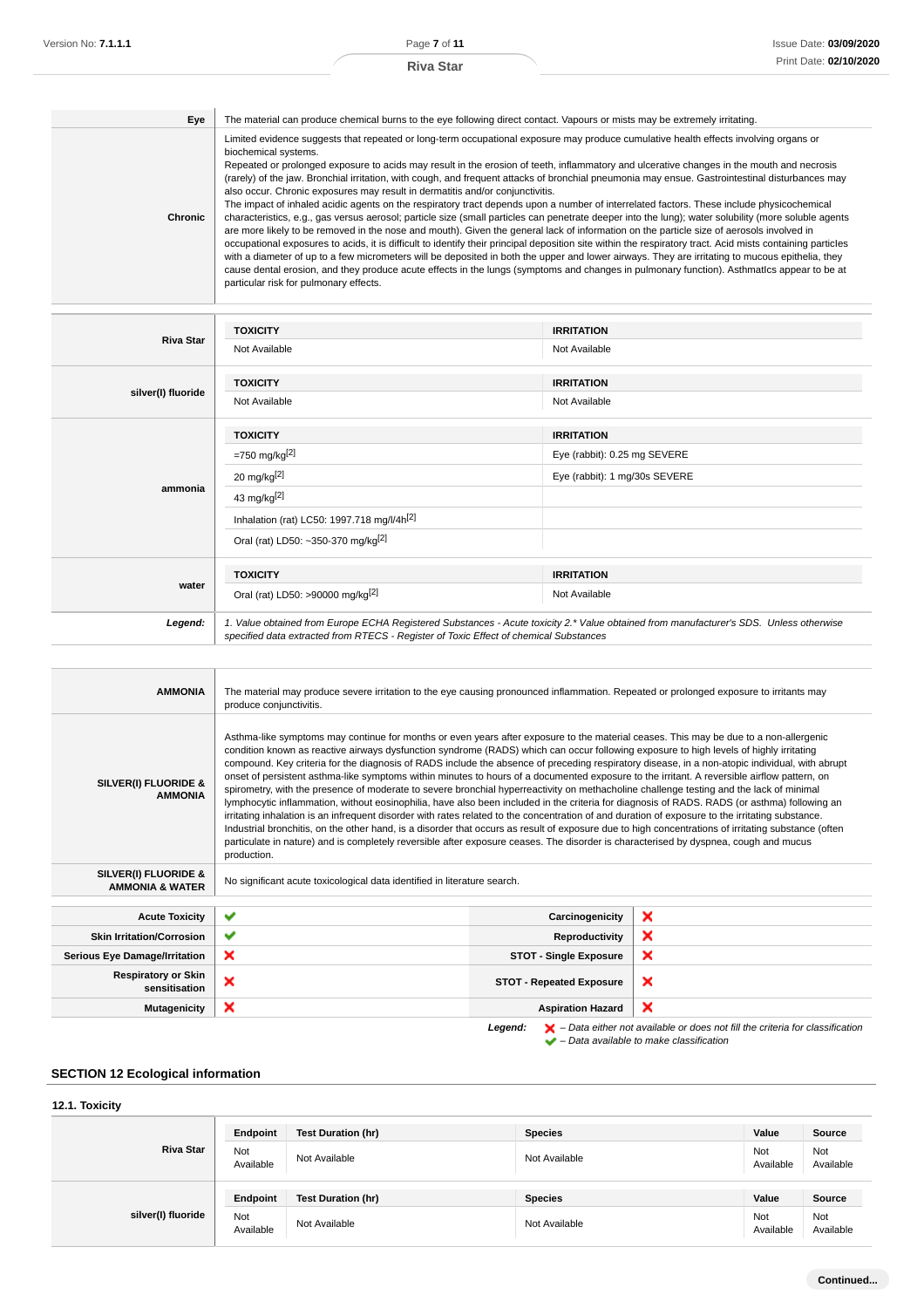|         | Endpoint         | <b>Test Duration (hr)</b>                                                                                                                                                                                                                      | <b>Species</b> | Value            | Source           |
|---------|------------------|------------------------------------------------------------------------------------------------------------------------------------------------------------------------------------------------------------------------------------------------|----------------|------------------|------------------|
| ammonia | Not<br>Available | Not Available                                                                                                                                                                                                                                  | Not Available  | Not<br>Available | Not<br>Available |
|         |                  |                                                                                                                                                                                                                                                |                |                  |                  |
|         | Endpoint         | <b>Test Duration (hr)</b>                                                                                                                                                                                                                      | <b>Species</b> | Value            | Source           |
| water   | Not<br>Available | Not Available                                                                                                                                                                                                                                  | Not Available  | Not<br>Available | Not<br>Available |
| Legend: |                  | Extracted from 1. IUCLID Toxicity Data 2. Europe ECHA Registered Substances - Ecotoxicological Information - Aquatic Toxicity 3. EPIWIN Suite                                                                                                  |                |                  |                  |
|         |                  | V3.12 (QSAR) - Aquatic Toxicity Data (Estimated) 4. US EPA, Ecotox database - Aquatic Toxicity Data 5. ECETOC Aquatic Hazard Assessment<br>Data 6. NITE (Japan) - Bioconcentration Data 7. METI (Japan) - Bioconcentration Data 8. Vendor Data |                |                  |                  |

## **12.2. Persistence and degradability**

| Ingredient | Persistence: Water/Soil | Persistence: Air |
|------------|-------------------------|------------------|
| water      | LOW                     | LOW              |
|            |                         |                  |

## **12.3. Bioaccumulative potential**

| Ingredient | <b>Bioaccumulation</b>       |
|------------|------------------------------|
| water      | 1.38)<br>$\bigcap_{\Lambda}$ |
|            |                              |

## **12.4. Mobility in soil**

| Ingredient | <b>Mobility</b>      |
|------------|----------------------|
| water      | LOW ( $KOC = 14.3$ ) |

## **12.5.Results of PBT and vPvB assessment**

| Relevant available data | Not Applicable | Not Applicable | Not Applicable |
|-------------------------|----------------|----------------|----------------|
| PBT Criteria fulfilled? | Not Applicable | Not Applicable | Not Applicable |

### **12.6. Other adverse effects**

## **SECTION 13 Disposal considerations**

| 13.1. Waste treatment methods |                                                                                                                                                                                                                                                                                                                                                                                                                                                   |
|-------------------------------|---------------------------------------------------------------------------------------------------------------------------------------------------------------------------------------------------------------------------------------------------------------------------------------------------------------------------------------------------------------------------------------------------------------------------------------------------|
| Product / Packaging disposal  | DO NOT allow wash water from cleaning or process equipment to enter drains.<br>It may be necessary to collect all wash water for treatment before disposal.<br>In all cases disposal to sewer may be subject to local laws and regulations and these should be considered first.<br>• Where in doubt contact the responsible authority.<br>Consult State Land Waste Management Authority for disposal.<br>Bury residue in an authorised landfill. |
| Waste treatment options       | Not Available                                                                                                                                                                                                                                                                                                                                                                                                                                     |
| Sewage disposal options       | Not Available                                                                                                                                                                                                                                                                                                                                                                                                                                     |
|                               |                                                                                                                                                                                                                                                                                                                                                                                                                                                   |

## **SECTION 14 Transport information**

## **Labels Required**

| Version No: <b>7.1.1.1</b>                                                                                   |                                  | Page 8 of 11                                                                                                                                                                                                                                                                                                                                                                                                                                      |                                  |                |                  |                                  | Issue Date: 03/09/202 |                       |
|--------------------------------------------------------------------------------------------------------------|----------------------------------|---------------------------------------------------------------------------------------------------------------------------------------------------------------------------------------------------------------------------------------------------------------------------------------------------------------------------------------------------------------------------------------------------------------------------------------------------|----------------------------------|----------------|------------------|----------------------------------|-----------------------|-----------------------|
|                                                                                                              |                                  |                                                                                                                                                                                                                                                                                                                                                                                                                                                   | <b>Riva Star</b>                 |                |                  |                                  |                       | Print Date: 02/10/202 |
|                                                                                                              |                                  |                                                                                                                                                                                                                                                                                                                                                                                                                                                   |                                  |                |                  |                                  |                       |                       |
|                                                                                                              |                                  |                                                                                                                                                                                                                                                                                                                                                                                                                                                   |                                  |                |                  |                                  |                       |                       |
|                                                                                                              | <b>Endpoint</b>                  | <b>Test Duration (hr)</b>                                                                                                                                                                                                                                                                                                                                                                                                                         |                                  | <b>Species</b> |                  |                                  | Value                 | Source                |
| ammonia                                                                                                      | Not<br>Available                 | Not Available                                                                                                                                                                                                                                                                                                                                                                                                                                     |                                  | Not Available  |                  |                                  | Not<br>Available      | Not<br>Available      |
|                                                                                                              | <b>Endpoint</b>                  | <b>Test Duration (hr)</b>                                                                                                                                                                                                                                                                                                                                                                                                                         |                                  | <b>Species</b> |                  |                                  | Value                 | Source                |
| water                                                                                                        | Not<br>Available                 | Not Available                                                                                                                                                                                                                                                                                                                                                                                                                                     |                                  | Not Available  |                  |                                  | Not<br>Available      | Not<br>Available      |
| Legend:                                                                                                      |                                  | Extracted from 1. IUCLID Toxicity Data 2. Europe ECHA Registered Substances - Ecotoxicological Information - Aquatic Toxicity 3. EPIWIN Suite<br>V3.12 (QSAR) - Aquatic Toxicity Data (Estimated) 4. US EPA, Ecotox database - Aquatic Toxicity Data 5. ECETOC Aquatic Hazard Assessment<br>Data 6. NITE (Japan) - Bioconcentration Data 7. METI (Japan) - Bioconcentration Data 8. Vendor Data                                                   |                                  |                |                  |                                  |                       |                       |
| Very toxic to aquatic organisms.<br>DO NOT discharge into sewer or waterways.                                |                                  |                                                                                                                                                                                                                                                                                                                                                                                                                                                   |                                  |                |                  |                                  |                       |                       |
| 12.2. Persistence and degradability                                                                          |                                  |                                                                                                                                                                                                                                                                                                                                                                                                                                                   |                                  |                |                  |                                  |                       |                       |
| Ingredient                                                                                                   | Persistence: Water/Soil          |                                                                                                                                                                                                                                                                                                                                                                                                                                                   |                                  |                | Persistence: Air |                                  |                       |                       |
| water                                                                                                        | LOW                              |                                                                                                                                                                                                                                                                                                                                                                                                                                                   |                                  | LOW            |                  |                                  |                       |                       |
|                                                                                                              |                                  |                                                                                                                                                                                                                                                                                                                                                                                                                                                   |                                  |                |                  |                                  |                       |                       |
| 12.3. Bioaccumulative potential                                                                              |                                  |                                                                                                                                                                                                                                                                                                                                                                                                                                                   |                                  |                |                  |                                  |                       |                       |
| Ingredient                                                                                                   | <b>Bioaccumulation</b>           |                                                                                                                                                                                                                                                                                                                                                                                                                                                   |                                  |                |                  |                                  |                       |                       |
| water                                                                                                        | LOW (LogKOW = $-1.38$ )          |                                                                                                                                                                                                                                                                                                                                                                                                                                                   |                                  |                |                  |                                  |                       |                       |
| 12.4. Mobility in soil                                                                                       |                                  |                                                                                                                                                                                                                                                                                                                                                                                                                                                   |                                  |                |                  |                                  |                       |                       |
| Ingredient                                                                                                   | <b>Mobility</b>                  |                                                                                                                                                                                                                                                                                                                                                                                                                                                   |                                  |                |                  |                                  |                       |                       |
|                                                                                                              |                                  |                                                                                                                                                                                                                                                                                                                                                                                                                                                   |                                  |                |                  |                                  |                       |                       |
| water                                                                                                        | LOW ( $KOC = 14.3$ )             |                                                                                                                                                                                                                                                                                                                                                                                                                                                   |                                  |                |                  |                                  |                       |                       |
| 12.5. Results of PBT and vPvB assessment                                                                     |                                  |                                                                                                                                                                                                                                                                                                                                                                                                                                                   |                                  |                |                  |                                  |                       |                       |
|                                                                                                              | P                                |                                                                                                                                                                                                                                                                                                                                                                                                                                                   | в                                |                |                  | T                                |                       |                       |
| Relevant available data<br>PBT Criteria fulfilled?                                                           | Not Applicable<br>Not Applicable |                                                                                                                                                                                                                                                                                                                                                                                                                                                   | Not Applicable<br>Not Applicable |                |                  | Not Applicable<br>Not Applicable |                       |                       |
| No data available<br><b>SECTION 13 Disposal considerations</b>                                               |                                  |                                                                                                                                                                                                                                                                                                                                                                                                                                                   |                                  |                |                  |                                  |                       |                       |
| 13.1. Waste treatment methods                                                                                |                                  |                                                                                                                                                                                                                                                                                                                                                                                                                                                   |                                  |                |                  |                                  |                       |                       |
| <b>Product / Packaging disposal</b>                                                                          |                                  | DO NOT allow wash water from cleaning or process equipment to enter drains.<br>It may be necessary to collect all wash water for treatment before disposal.<br>In all cases disposal to sewer may be subject to local laws and regulations and these should be considered first.<br>▶ Where in doubt contact the responsible authority.<br>Consult State Land Waste Management Authority for disposal.<br>Bury residue in an authorised landfill. |                                  |                |                  |                                  |                       |                       |
| <b>Waste treatment options</b>                                                                               | Not Available                    |                                                                                                                                                                                                                                                                                                                                                                                                                                                   |                                  |                |                  |                                  |                       |                       |
| Sewage disposal options                                                                                      | Not Available                    |                                                                                                                                                                                                                                                                                                                                                                                                                                                   |                                  |                |                  |                                  |                       |                       |
|                                                                                                              |                                  |                                                                                                                                                                                                                                                                                                                                                                                                                                                   |                                  |                |                  |                                  |                       |                       |
|                                                                                                              |                                  |                                                                                                                                                                                                                                                                                                                                                                                                                                                   |                                  |                |                  |                                  |                       |                       |
|                                                                                                              |                                  |                                                                                                                                                                                                                                                                                                                                                                                                                                                   |                                  |                |                  |                                  |                       |                       |
|                                                                                                              |                                  |                                                                                                                                                                                                                                                                                                                                                                                                                                                   |                                  |                |                  |                                  |                       |                       |
| <b>Marine Pollutant</b>                                                                                      |                                  |                                                                                                                                                                                                                                                                                                                                                                                                                                                   |                                  |                |                  |                                  |                       |                       |
| <b>HAZCHEM</b>                                                                                               | 2X                               |                                                                                                                                                                                                                                                                                                                                                                                                                                                   |                                  |                |                  |                                  |                       |                       |
|                                                                                                              |                                  |                                                                                                                                                                                                                                                                                                                                                                                                                                                   |                                  |                |                  |                                  |                       |                       |
| <b>SECTION 14 Transport information</b><br><b>Labels Required</b><br>Land transport (ADR)<br>14.1. UN number | 2672                             |                                                                                                                                                                                                                                                                                                                                                                                                                                                   |                                  |                |                  |                                  |                       |                       |

## **Land transport (ADR)**

| . UN number<br>14.1.             | 2672                                                                                                                           |
|----------------------------------|--------------------------------------------------------------------------------------------------------------------------------|
| 14.2. UN proper shipping<br>name | AMMONIA SOLUTION, relative density between 0.880 and 0.957 at 15 °C in water, with more than 10% but not more than 35% ammonia |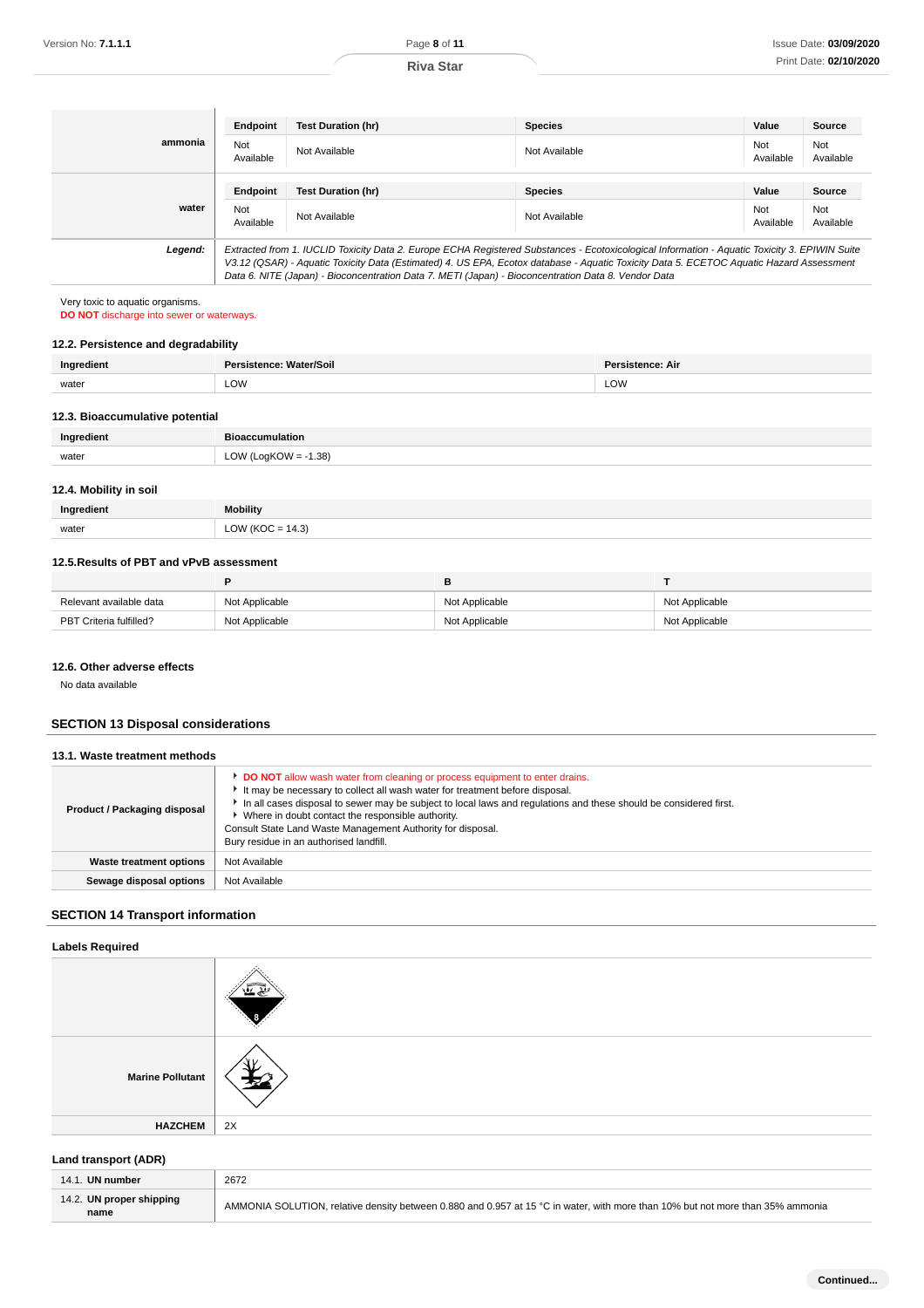| 14.3. Transport hazard<br>class(es) | Class<br>8<br>Not Applicable<br>Subrisk               |                      |
|-------------------------------------|-------------------------------------------------------|----------------------|
| 14.4. Packing group                 | Ш                                                     |                      |
| 14.5. Environmental hazard          | Environmentally hazardous                             |                      |
|                                     | Hazard identification (Kemler)<br>Classification code | 80<br>C <sub>5</sub> |
| 14.6. Special precautions for       | <b>Hazard Label</b>                                   | 8                    |
| user                                | Special provisions                                    | 543                  |
|                                     | Limited quantity                                      | 5L                   |
|                                     | <b>Tunnel Restriction Code</b>                        | 3(E)                 |

## **Air transport (ICAO-IATA / DGR)**

| 14.1. UN number                       | 2672                                                                                                                                                                                                                                      |                           |                                             |  |
|---------------------------------------|-------------------------------------------------------------------------------------------------------------------------------------------------------------------------------------------------------------------------------------------|---------------------------|---------------------------------------------|--|
| 14.2. UN proper shipping<br>name      | Ammonia solution relative density (specific gravity) between 0.880 and 0.957 at 15°C in water, with more than 10% but not more than 35%<br>ammonia                                                                                        |                           |                                             |  |
| 14.3. Transport hazard<br>class(es)   | <b>ICAO/IATA Class</b><br><b>ICAO / IATA Subrisk</b><br><b>ERG Code</b>                                                                                                                                                                   | 8<br>Not Applicable<br>8L |                                             |  |
| 14.4. Packing group                   | Ш                                                                                                                                                                                                                                         |                           |                                             |  |
| 14.5. Environmental hazard            | Environmentally hazardous                                                                                                                                                                                                                 |                           |                                             |  |
| 14.6. Special precautions for<br>user | Special provisions<br>Cargo Only Packing Instructions<br>Cargo Only Maximum Qty / Pack<br>Passenger and Cargo Packing Instructions<br>Passenger and Cargo Maximum Qty / Pack<br>Passenger and Cargo Limited Quantity Packing Instructions |                           | A64 A803<br>856<br>60L<br>852<br>5L<br>Y841 |  |
|                                       | Passenger and Cargo Limited Maximum Qty / Pack                                                                                                                                                                                            |                           | 1 <sub>L</sub>                              |  |

## **Sea transport (IMDG-Code / GGVSee)**

| 14.1. UN number                       | 2672                                                                 |                                                                                                                              |  |  |
|---------------------------------------|----------------------------------------------------------------------|------------------------------------------------------------------------------------------------------------------------------|--|--|
| 14.2. UN proper shipping<br>name      |                                                                      | AMMONIA SOLUTION relative density between 0.880 and 0.957 at 15°C in water, with more than 10% but not more than 35% ammonia |  |  |
| 14.3. Transport hazard<br>class(es)   | 8<br><b>IMDG Class</b><br><b>IMDG Subrisk</b>                        | Not Applicable                                                                                                               |  |  |
| 14.4. Packing group                   | Ш                                                                    |                                                                                                                              |  |  |
| 14.5. Environmental hazard            | <b>Marine Pollutant</b>                                              |                                                                                                                              |  |  |
| 14.6. Special precautions for<br>user | <b>EMS Number</b><br>Special provisions<br><b>Limited Quantities</b> | $F-A$ , S-B<br>Not Applicable<br>5L                                                                                          |  |  |

## **Inland waterways transport (ADN)**

| 14.1. UN number                       | 2672                                                                                                                           |                       |  |  |
|---------------------------------------|--------------------------------------------------------------------------------------------------------------------------------|-----------------------|--|--|
| 14.2. UN proper shipping<br>name      | AMMONIA SOLUTION, relative density between 0.880 and 0.957 at 15 °C in water, with more than 10% but not more than 35% ammonia |                       |  |  |
| 14.3. Transport hazard<br>class(es)   | Not Applicable<br>8                                                                                                            |                       |  |  |
| 14.4. Packing group                   | Ш                                                                                                                              |                       |  |  |
| 14.5. Environmental hazard            | Environmentally hazardous                                                                                                      |                       |  |  |
|                                       | Classification code<br>Special provisions                                                                                      | C <sub>5</sub><br>543 |  |  |
| 14.6. Special precautions for<br>user | Limited quantity                                                                                                               | 5L                    |  |  |
|                                       | Equipment required                                                                                                             | PP, EP                |  |  |
|                                       | Fire cones number                                                                                                              | 0                     |  |  |

**14.7. Transport in bulk according to Annex II of MARPOL and the IBC code** Not Applicable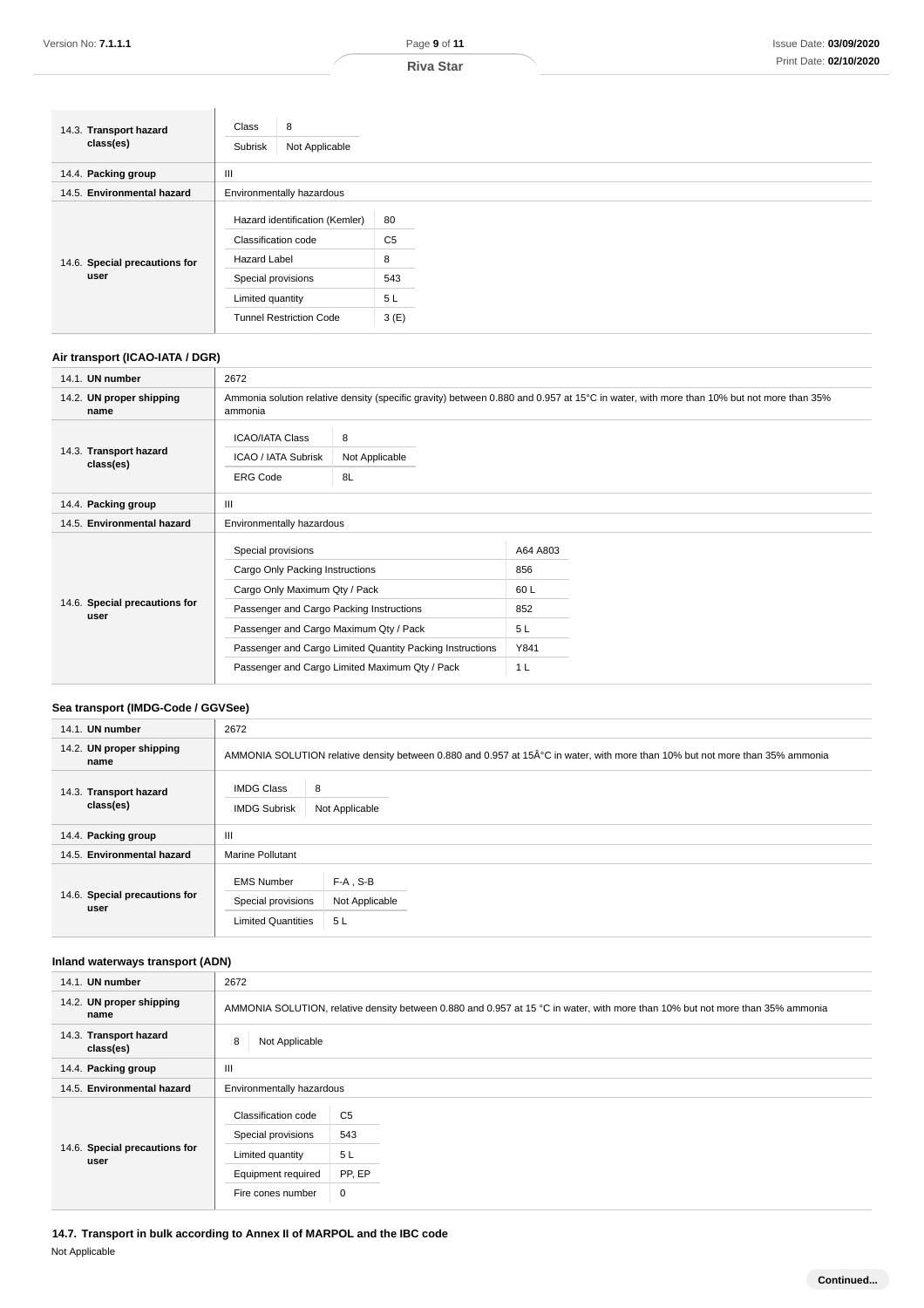If packed as Chemical kits the following classification may be considered if all ICAO/IATA transport requirements are met: Chemical Kit UN3316 - Class 9, SP A44 & A163.

## **SECTION 15 Regulatory information**

| 15.1. Safety, health and environmental regulations / legislation specific for the substance or mixture |                                                                                                  |
|--------------------------------------------------------------------------------------------------------|--------------------------------------------------------------------------------------------------|
| silver(I) fluoride is found on the following regulatory lists                                          |                                                                                                  |
| EU Consolidated List of Indicative Occupational Exposure Limit Values (IOELVs)<br>Europe EC Inventory  | International Agency for Research on Cancer (IARC) - Agents Classified by the IARC<br>Monographs |
| European Union - European Inventory of Existing Commercial Chemical Substances<br>(EINECS)             | UK Workplace Exposure Limits (WELs)                                                              |
| ammonia is found on the following regulatory lists                                                     |                                                                                                  |
| Europe EC Inventory                                                                                    | European Union (EU) Regulation (EC) No 1272/2008 on Classification, Labelling and                |
| European Union - European Inventory of Existing Commercial Chemical Substances<br>(EINECS)             | Packaging of Substances and Mixtures - Annex VI                                                  |
| water is found on the following regulatory lists                                                       |                                                                                                  |
| Europe EC Inventory                                                                                    | European Union - European Inventory of Existing Commercial Chemical Substances<br>(EINECS)       |

This safety data sheet is in compliance with the following EU legislation and its adaptations - as far as applicable - : Directives 98/24/EC, - 92/85/EEC, - 94/33/EC, - 2008/98/EC, -2010/75/EU; Commission Regulation (EU) 2015/830; Regulation (EC) No 1272/2008 as updated through ATPs.

## **15.2. Chemical safety assessment**

No Chemical Safety Assessment has been carried out for this substance/mixture by the supplier.

### **ECHA SUMMARY**

| Ingredient                                  | <b>CAS number</b>                        |  | Index No                              |  | <b>ECHA Dossier</b>             |  |
|---------------------------------------------|------------------------------------------|--|---------------------------------------|--|---------------------------------|--|
| silver(I) fluoride                          | 7775-41-9                                |  | Not Available                         |  | Not Available                   |  |
|                                             |                                          |  |                                       |  |                                 |  |
| <b>Harmonisation (C&amp;L</b><br>Inventory) | <b>Hazard Class and Category Code(s)</b> |  | <b>Pictograms Signal Word Code(s)</b> |  | <b>Hazard Statement Code(s)</b> |  |
|                                             | Skin Corr, 1B                            |  | GHS05; Dgr                            |  | H314                            |  |
|                                             |                                          |  |                                       |  |                                 |  |

Harmonisation Code 1 = The most prevalent classification. Harmonisation Code 2 = The most severe classification.

| Ingredient                                                                                                           | <b>CAS number</b><br><b>Index No</b>     |  |                                       | <b>ECHA Dossier</b> |                                 |                                 |
|----------------------------------------------------------------------------------------------------------------------|------------------------------------------|--|---------------------------------------|---------------------|---------------------------------|---------------------------------|
| ammonia                                                                                                              | $007 - 001 - 01 - 2$<br>1336-21-6        |  | 01-2119982985-14-XXXX                 |                     |                                 |                                 |
| <b>Harmonisation (C&amp;L</b><br>Inventory)                                                                          | <b>Hazard Class and Category Code(s)</b> |  | <b>Pictograms Signal Word Code(s)</b> |                     | <b>Hazard Statement Code(s)</b> |                                 |
|                                                                                                                      | Skin Corr. 1B; Aquatic Acute 1           |  | GHS09; GHS05; Dgr                     |                     | H314; H400                      |                                 |
| Harmonisation Code $1 =$ The most prevalent classification. Harmonisation Code $2 =$ The most severe classification. |                                          |  |                                       |                     |                                 |                                 |
| Ingredient                                                                                                           | <b>CAS number</b>                        |  | Index No                              |                     | <b>ECHA Dossier</b>             |                                 |
| water                                                                                                                | 7732-18-5                                |  | Not Available<br>Not Available        |                     |                                 |                                 |
| Harmonisation (C&L<br>Inventory)                                                                                     | <b>Hazard Class and Category Code(s)</b> |  | <b>Pictograms Signal Word Code(s)</b> |                     |                                 | <b>Hazard Statement Code(s)</b> |
|                                                                                                                      | Not Classified                           |  | Not Available                         |                     | Not Available                   |                                 |

Harmonisation Code  $1 =$  The most prevalent classification. Harmonisation Code  $2 =$  The most severe classification.

## **National Inventory Status**

| <b>National Inventory</b>      | <b>Status</b>                           |
|--------------------------------|-----------------------------------------|
| Australia - AIIC               | Yes                                     |
| Australia - Non-Industrial Use | No (silver(I) fluoride; ammonia; water) |
| Canada - DSL                   | No (silver(I) fluoride)                 |
| Canada - NDSL                  | No (ammonia; water)                     |
| China - IECSC                  | No (silver(I) fluoride)                 |
| Europe - EINEC / ELINCS / NLP  | Yes                                     |
| Japan - ENCS                   | Yes                                     |
| Korea - KECI                   | Yes                                     |
| New Zealand - NZIoC            | Yes                                     |
| Philippines - PICCS            | No (silver(I) fluoride)                 |
| USA - TSCA                     | Yes                                     |
| Taiwan - TCSI                  | Yes                                     |
| Mexico - INSQ                  | No (silver(I) fluoride)                 |
| Vietnam - NCI                  | Yes                                     |
| Russia - ARIPS                 | Yes                                     |